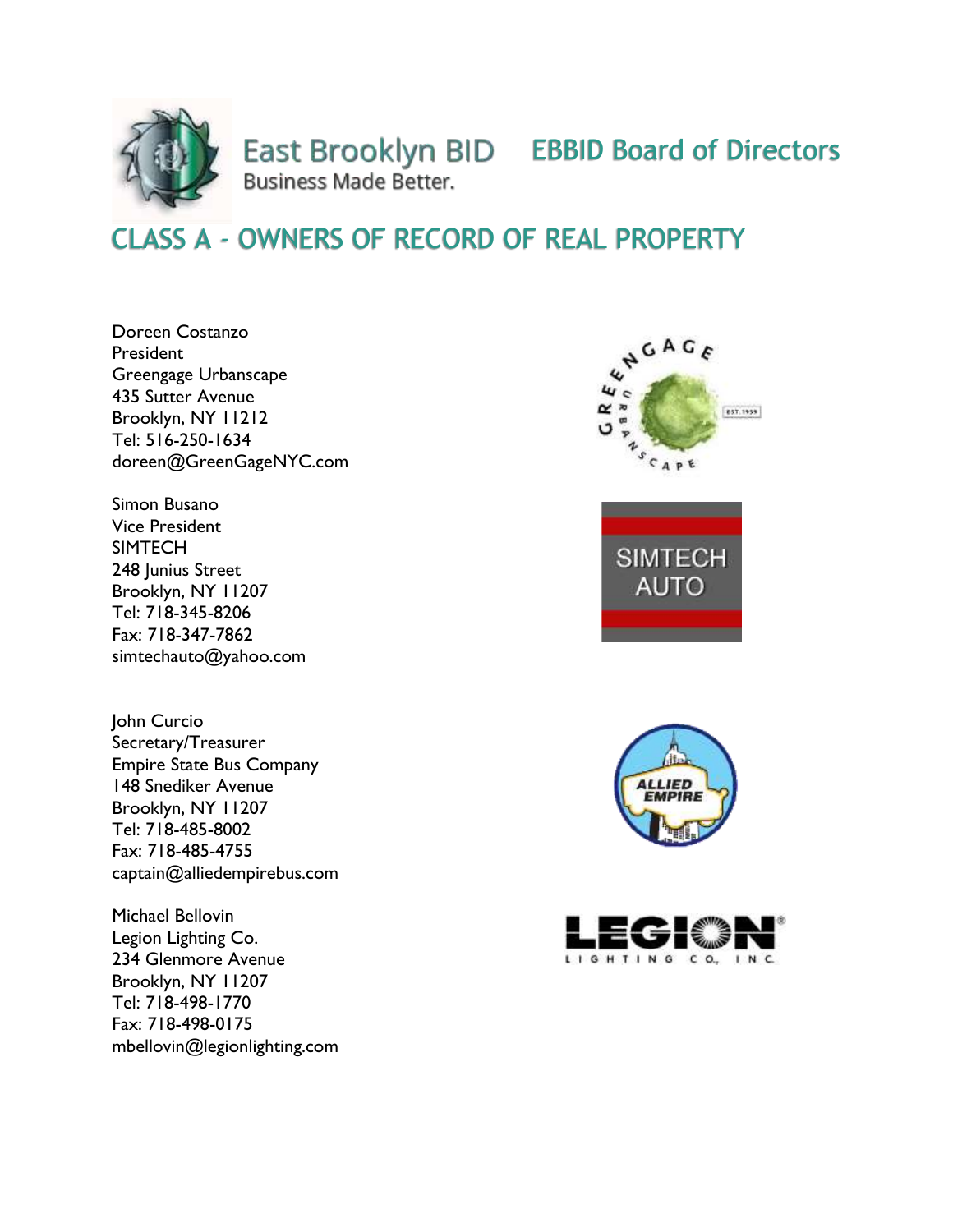Stephen Genovese Consolidated Bus Transit 68 Snediker Avenue Brooklyn, NY 11207 Tel: 718-346-9600 ext. 240 Fax: 718-346-9898 sgenovese@cbttrans.com

Richard Henning Belmont Metals, Inc. 330 Belmont Avenue Brooklyn, NY 11207 Tel: 718-342-4900 Fax: 718-342-0175 rhenning@belmontmetals.com

Renee Boyd Brooklyn Born, LLC 533 Sutter Avenue Brooklyn, NY 11207 Tel: 646-682-7757 brklynbornstore@aol.com

## CLASS B – COMMERCIAL

Eric Harrison Trans Union Transport, Inc. 181 Powell Street, Brooklyn, NY 11212 Tel: 718-345-5603 Fax: 718-345-7203 ops@transuniontransport.com

#### CLASS C – RESIDENTIAL

**OPEN** 







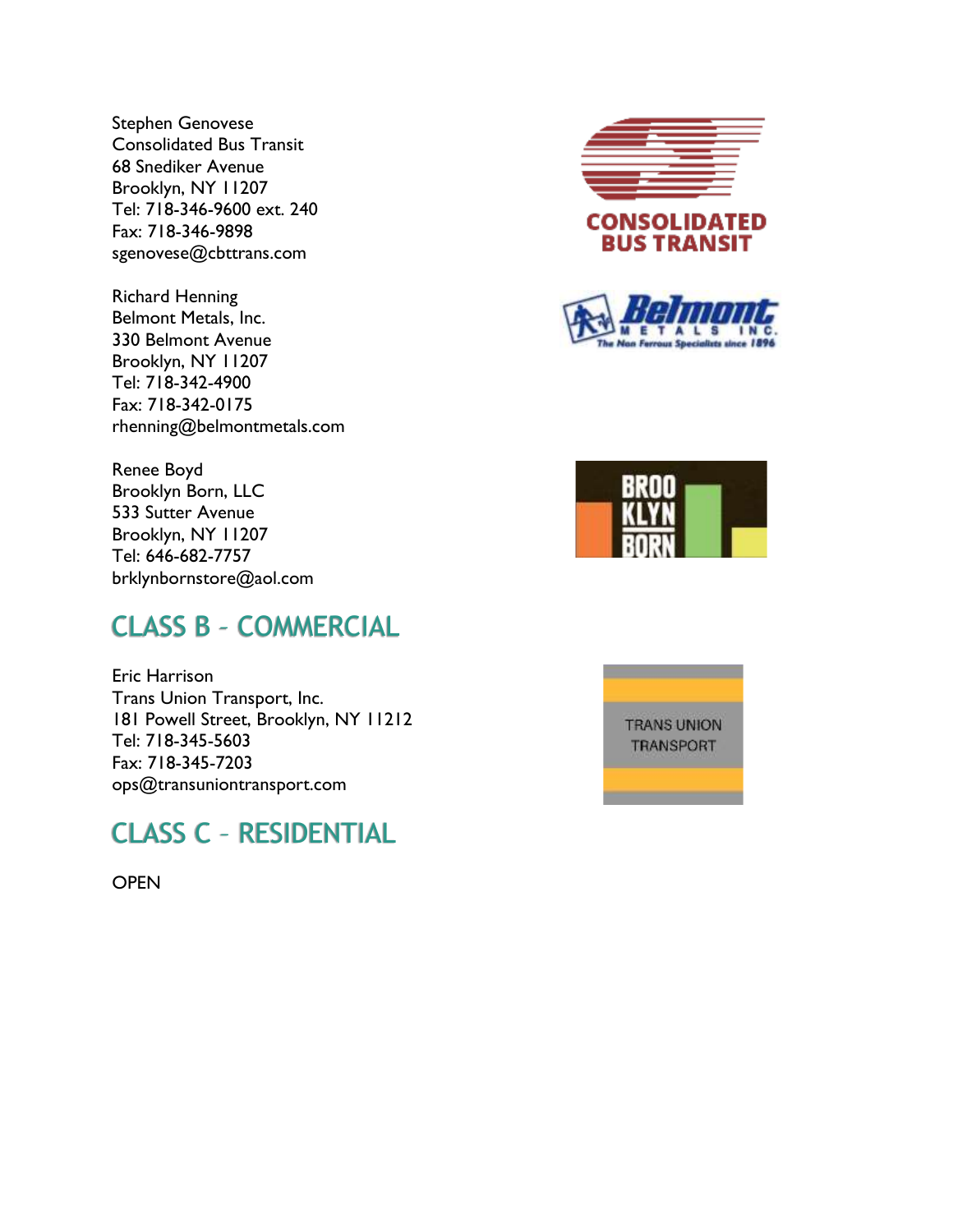# CLASS D – GOVERNMENT OFFICIALS

Rehanna Azimi Project Manager Neighborhood Development Division NYC Department of Small Business Services 1 Liberty Plaza, 11th Floor, New York, NY 10038 Tel: 917-750-2398 RAzimi@sbs.nyc.gov

Bureau of Economic Development Office of the NYC Comptroller 1 Centre Street 8 Floor South,

Jacob Bogitsh Policy Analyst

New York, NY 10007 Tel: 212-669-7415

jbogits@comptroller.nyc.gov



careers businesses neighborhoods



\*Position Vacant\* Brooklyn Borough Representative Brooklyn Borough President Antonio Reynoso 209 Joralemon Street, Brooklyn, NY 11201 Tel: 718-802-3700 Fax: 718-802-3778

William Jourdain Chief of Staff Councilwoman Sandy Nurse 37th Council District 1945 Broadway, Brooklyn, NY 11207 Tel: 646-580-6234 wjourdain@council.nyc.gov

Joy Simmons Chief of Staff Councilman Charles Barron 42nd Council District 718 Pennsylvania Avenue, Brooklyn, NY 11208 Tel: 718-649-9495 Fax: 718-649-3111 nsimmons@council.nyc.gov